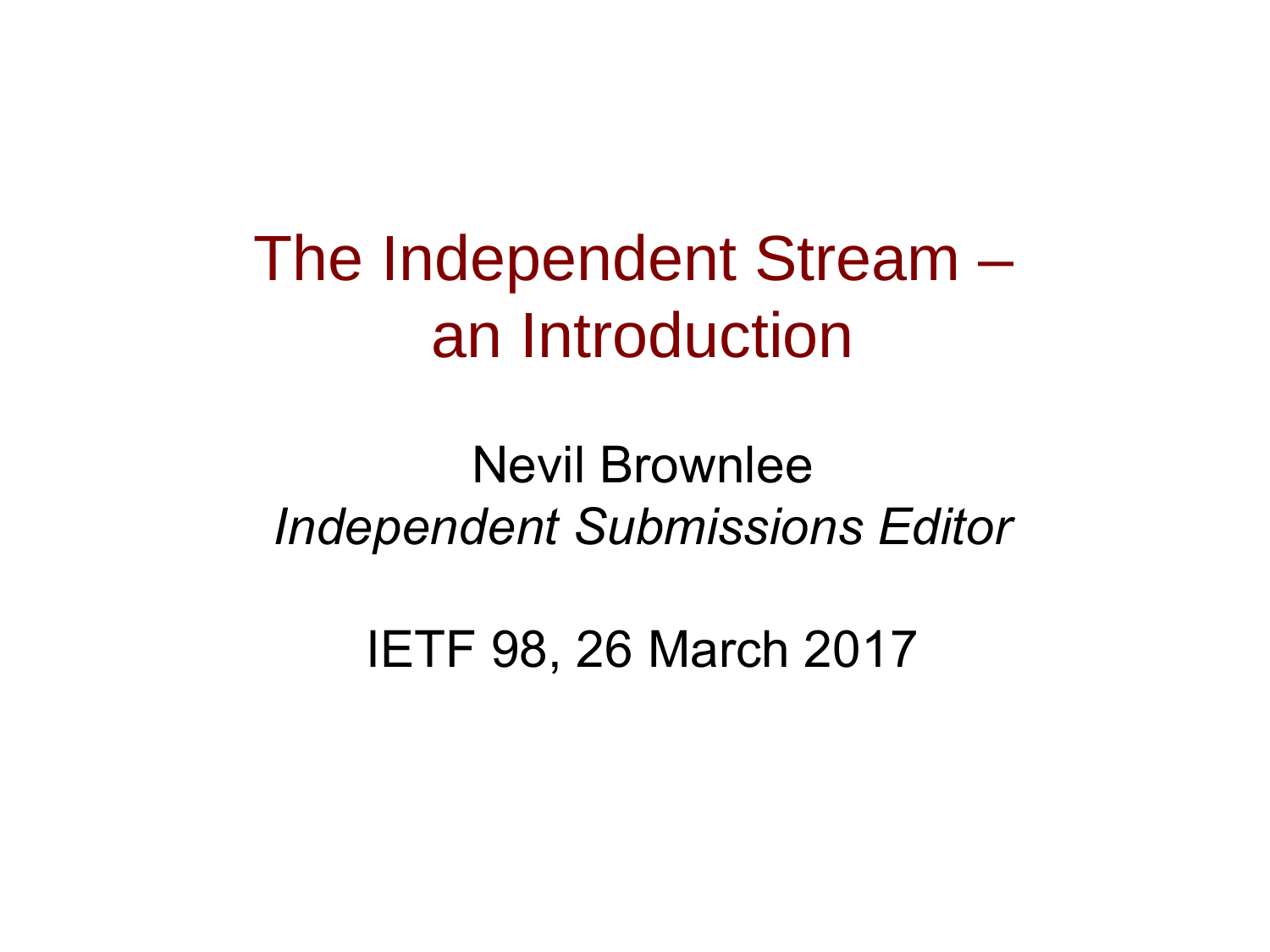#### All about the Independent Stream (InSt)

- History
- The InSt and its Editor (ISE)
- Relevant RFCs:  $4846$  and  $6548$
- What does the InSt actually publish?
- ISE process
	- Submission, Reviews, Revisions
	- IESG's Conflict Review
	- Publishing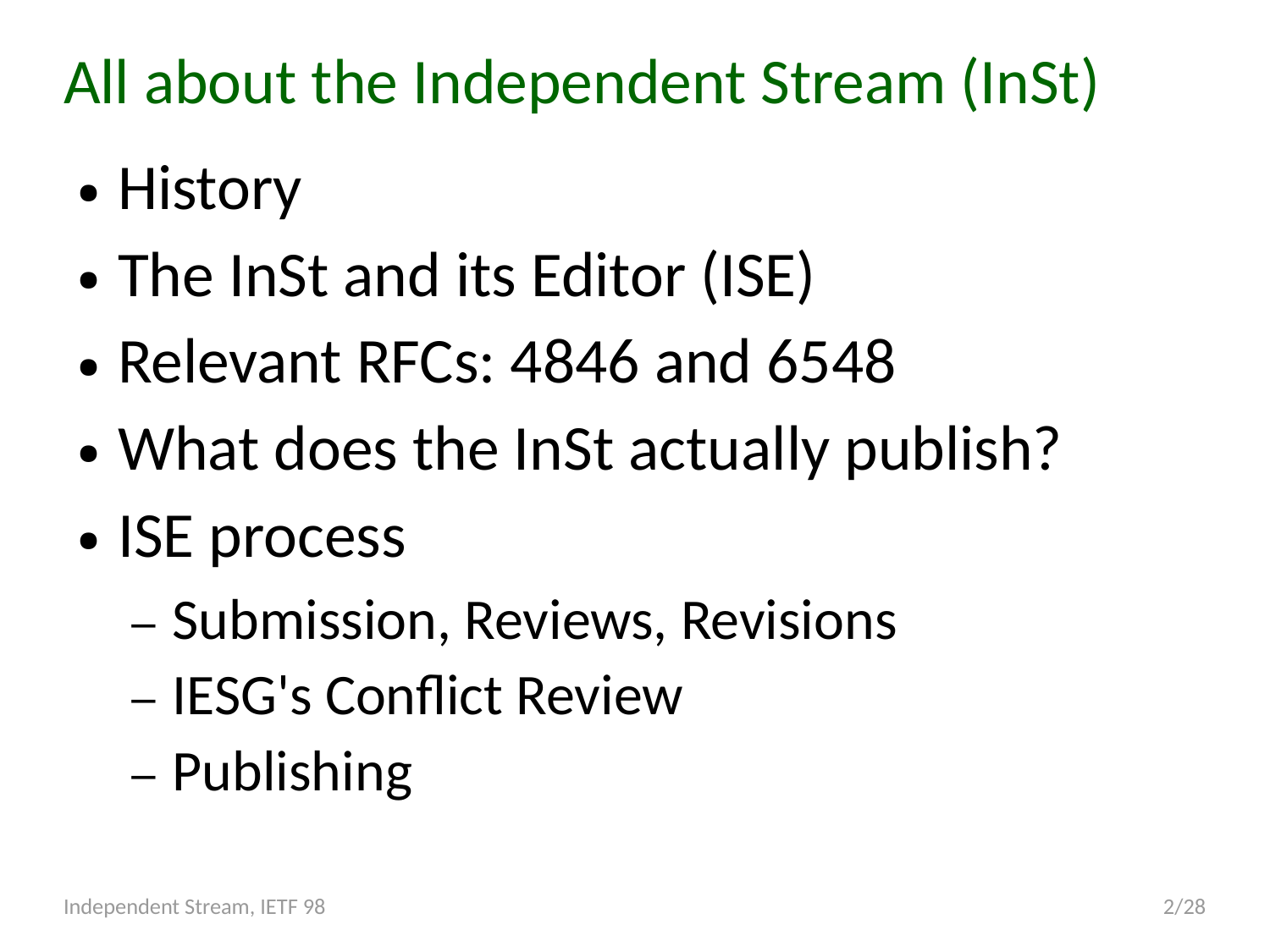#### Early History (RFC Editor version 1)

- Earliest RFCs documented the work of the ARPANET project
	- RFC 1, Steve Crocker, April 1969
- IETF started in 1986, as a Task Force reporting to IAB
	- Changed to present structure in 1992
- RFC Editor was a separate entity, to edit/publish RFCs
	- Edited from early on and until 1998 by Jon Postel, assisted by Joyce Reynolds from 1980
	- Strong editorial control during most of that period
	- Until after the IETF began in 1986, all RFCs other than those generated internally were Independent Submissions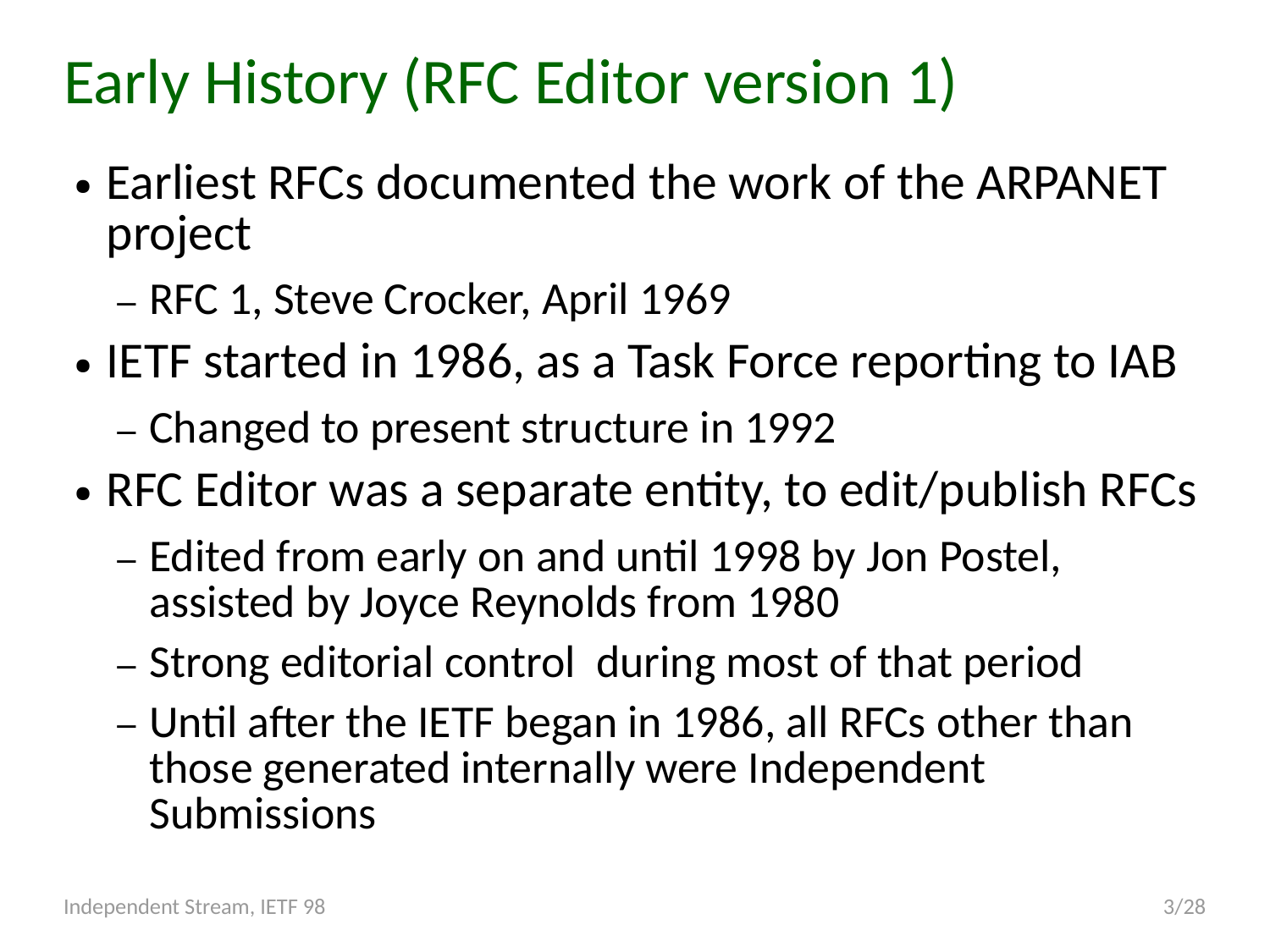### More Recent History (version 2)

- In 2009 the 'RFC Editor' was split into three parts
	- RFC Series Editor
	- RFC Production Centre
	- Document "Streams"
		- Each stream considers documents, and may request the RFC Production Centre to publish them as RFCs
	- There are four Streams:
		- IETF
		- $\bullet$  IAB
		- IRTF
		- Independent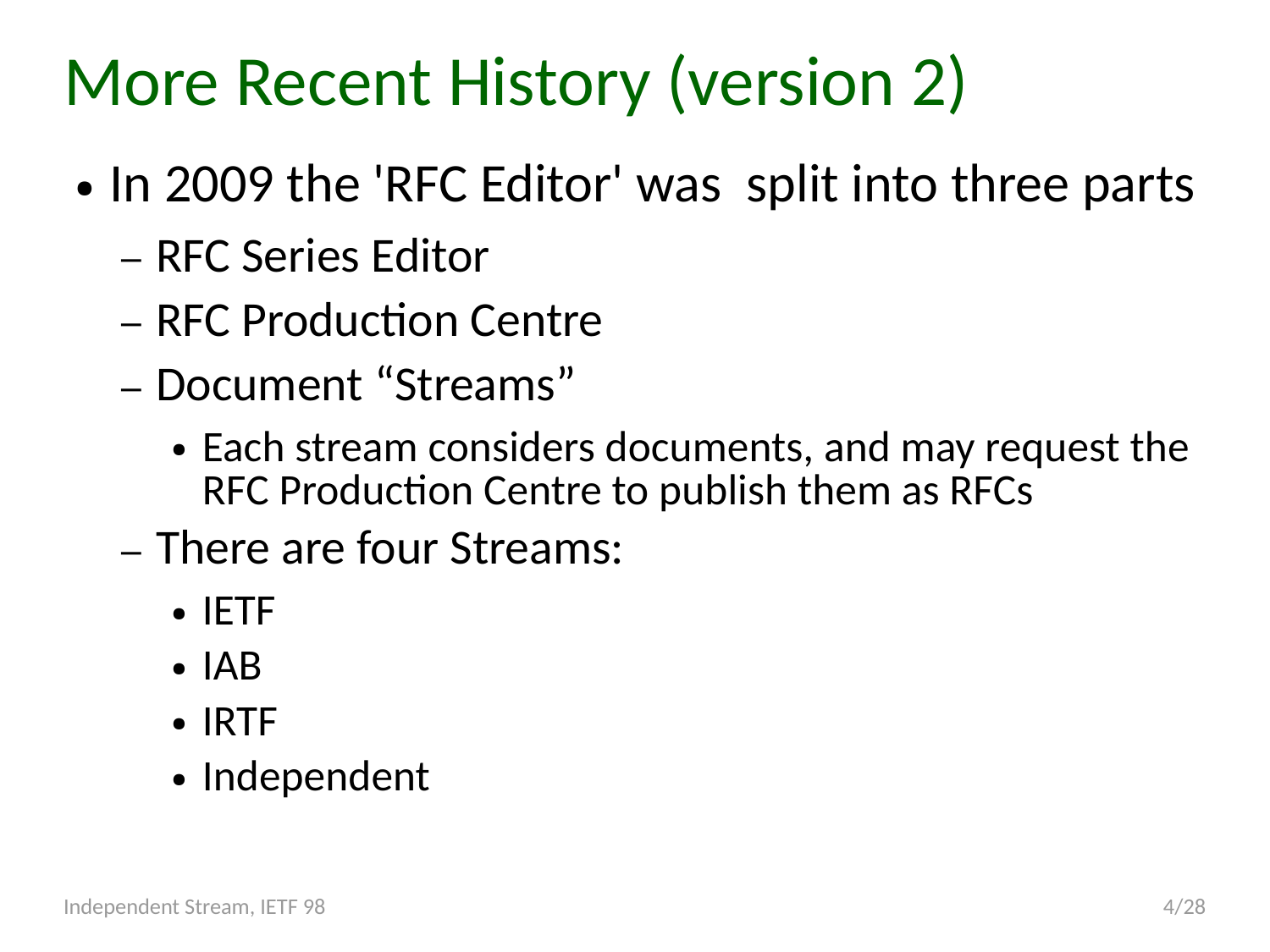#### Some Background

- From "RFC Editor in Transition: Past, Present, and Future" (Internet Protocol Journal, Vol. 13, No. 1, January 2010):
	- Bob Hinden: *The RFC Series is what enables people to build products, networks, and the Internet*
	- Sandy Ginoza: *The value of the Independent Stream is that "it offers an alternate view than what happens in the IETF and what working groups have decided to take on as part of their chartered activities. It's good to document that work was done, results were generated, lessons learned, etc. 'We tried it; don't do it this way'"*
- (More explanation in RFC 4846)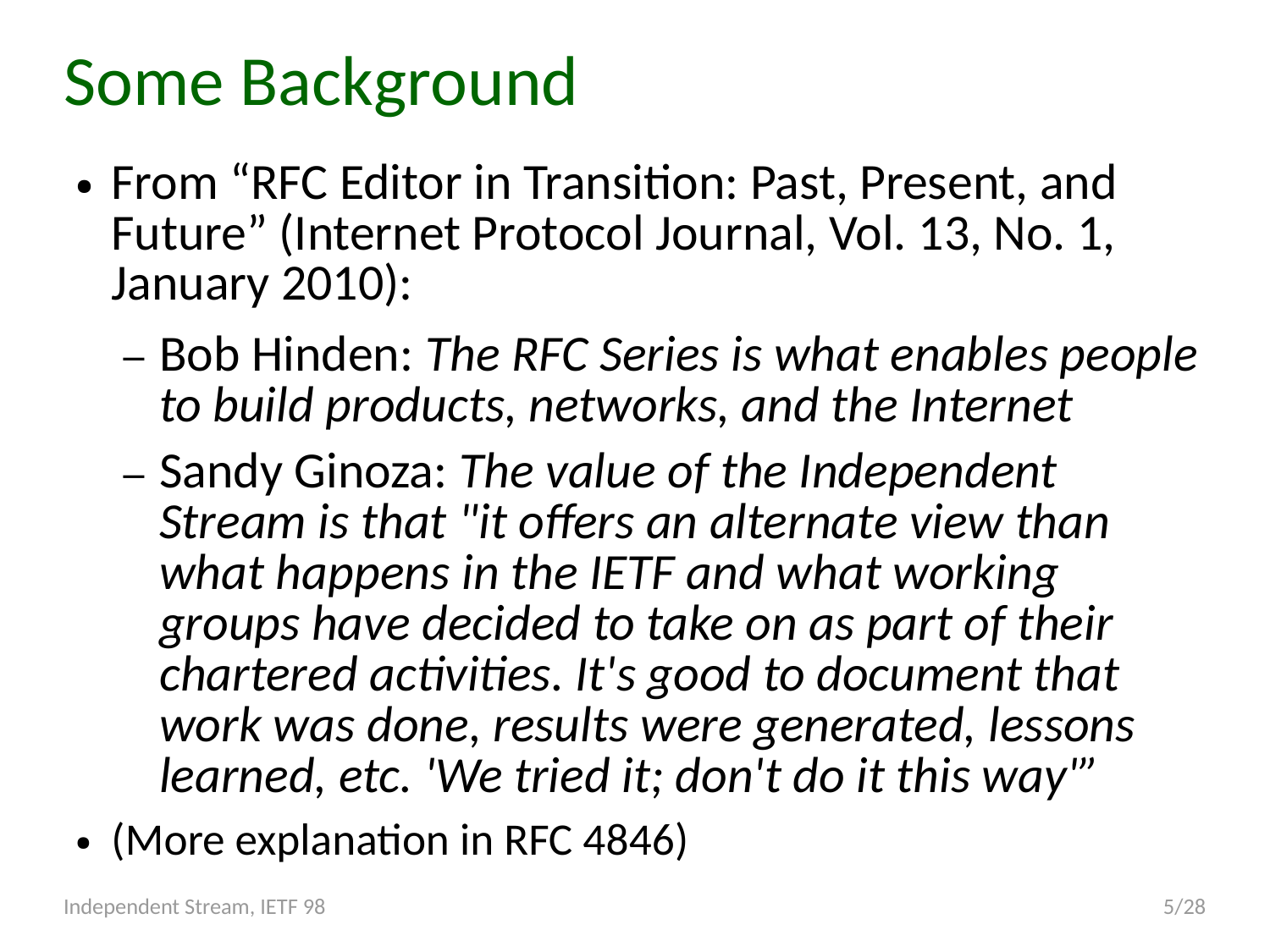# ISE Job Description

- Defined in RFC 6548, "Independent Submission Editor Model"
	- Responsible for the Independent Stream
	- Appointed by the IAB, "not under the authority or direction of the RSE or the RFC Series Oversight Committee (RSOC)"
	- Part-time, volunteer position
	- May choose to select individuals to participate in an Advisory Board for assistance as the ISE deems appropriate
		- This is the *Independent Submissions Editorial Board*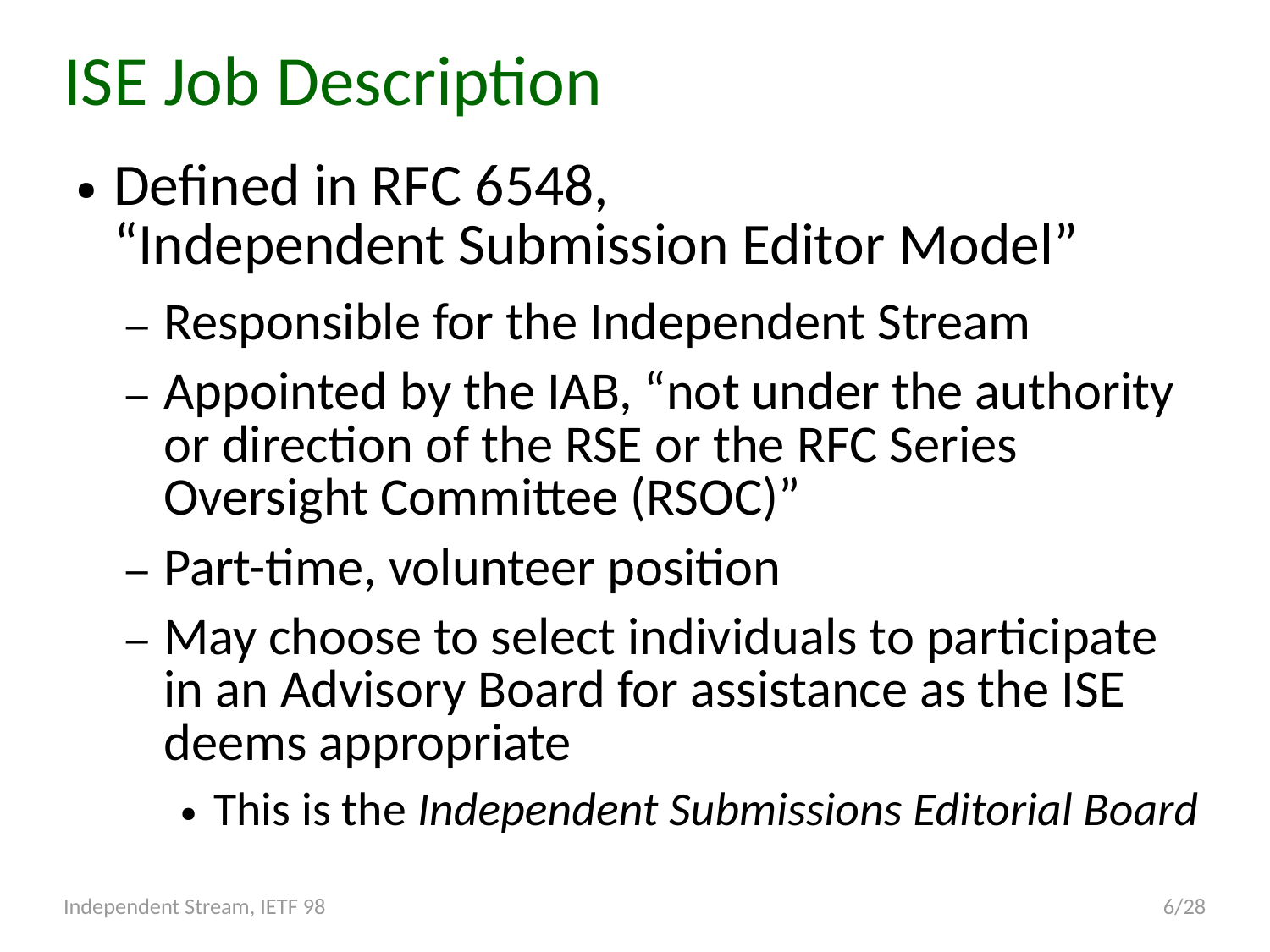# Independent Stream (InSt) process

- Defined in RFC 4846
- Abstract

– There is a long-standing tradition in the Internet community, predating the Internet Engineering Task Force (IETF) by many years, of use of the RFC Series to publish materials that are not rooted in the IETF standards process and its review and approval mechanisms. These documents, known as "Independent Submissions," serve a number of important functions for the Internet community, both inside and outside of the community of active IETF participants. This document discusses the Independent Submission model and some reasons why it is important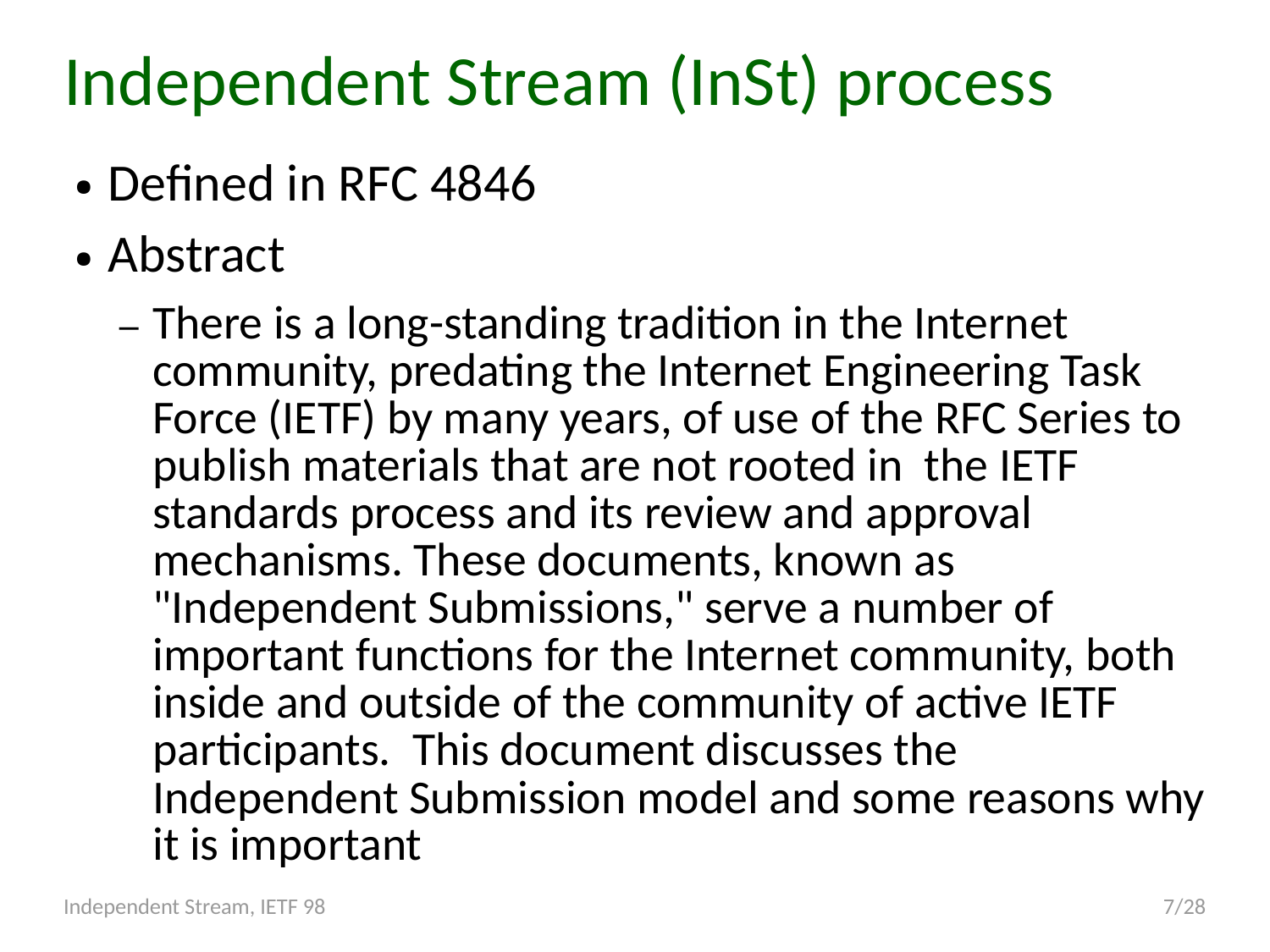### How Independent is the InSt?

- $\bullet$ "Independent Submissions are most valuable if they are, in fact, independent of the IETF process" (RFC 4846)
	- InSt publication can't be blocked by any of the IETF-related entities
- However:
	- IESG checks for conflicts with IETF work, and may suggest "IESG Notes" or other modifications to ISE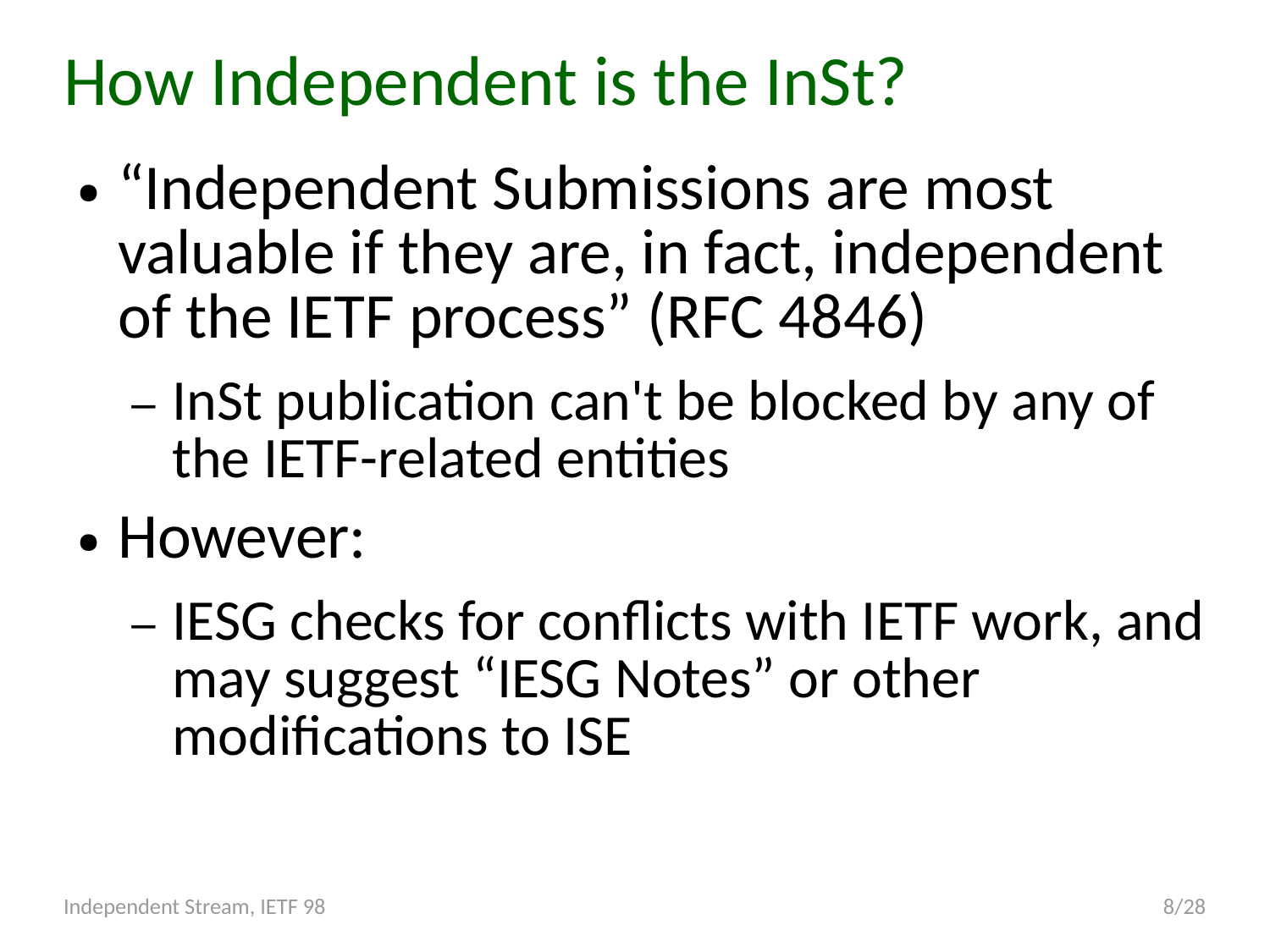What type of RFCs can InSt publish?

- Intended Status of InSt RFCs can only be
	- Informational
	- Experimental
	- Historic
- *They may NOT be Standards Track or Best Current Practice*

– Those require IETF community consensus

• InSt RFCs get two or more peer reviews, but don't represent any kind of consensus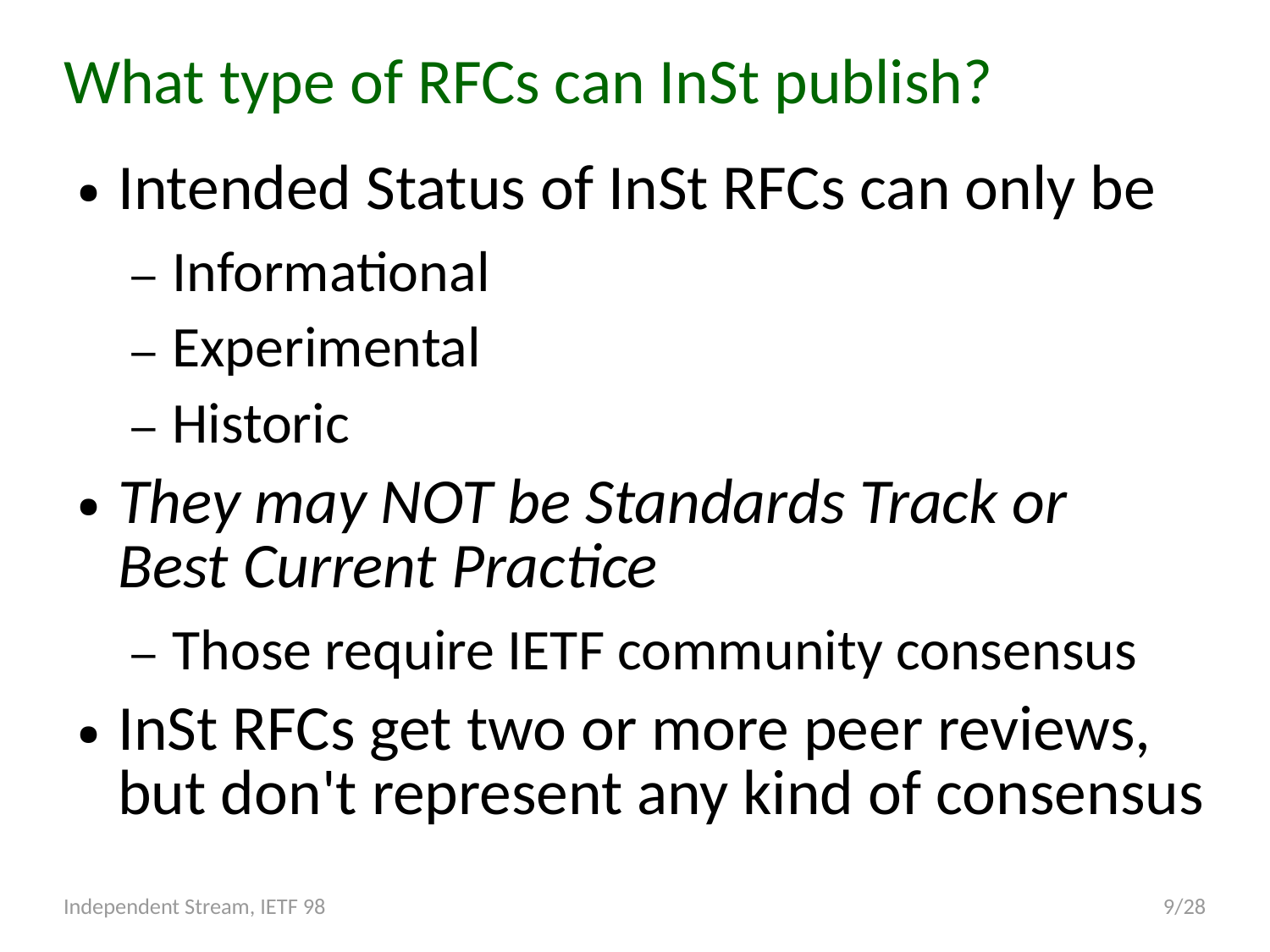#### What material is most suitable for the InSt?

- Work that doesn't fit within another Stream:
	- eduroam, vendor-developed systems (e.g. EIGRP)
	- Historic (e.g. Arpanet IMP manual)
- Work that one of the other Streams doesn't wish to devote resources to:
	- 'Specification-Required' codepoints in an IANA Registry
- Work that has been discussed in a WG or a RG, not adopted in that group, but that is already deployed in the Internet:
	- A technology alternative to one developed in a WG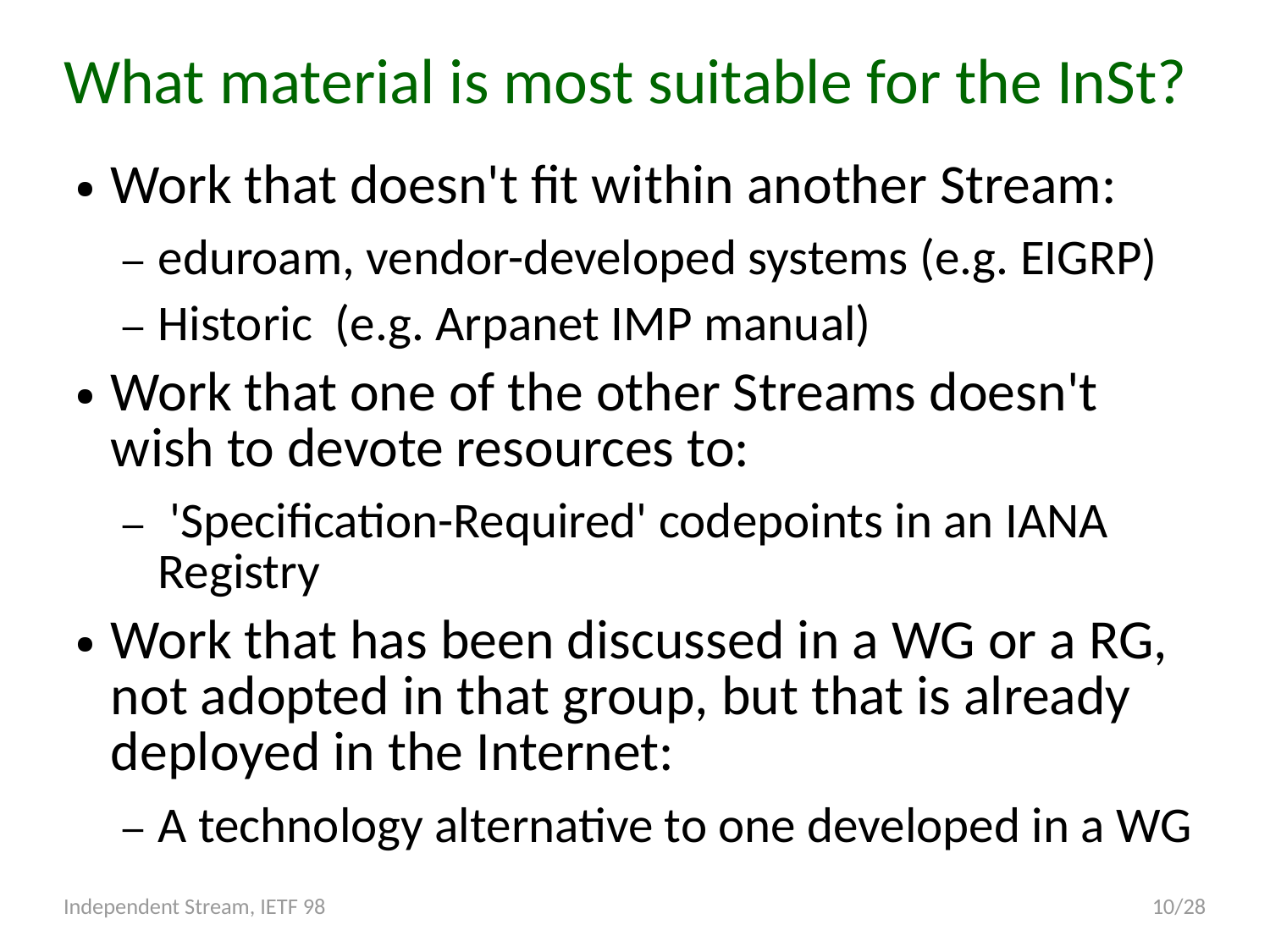## Other possible material

- Critical reviews of IFTF or other technical work
	- Consequently, comments on, or counterproposals to, IETF processes are generally unwelcome
- Republication, by mutual consent, of standards developed by other bodies for the convenience of the Internet community
- RFC 4846 lists other possibilities:
	- This list there is not exhaustive
	- It includes Eulogies (e.g. RFC 2441, Jon Postel)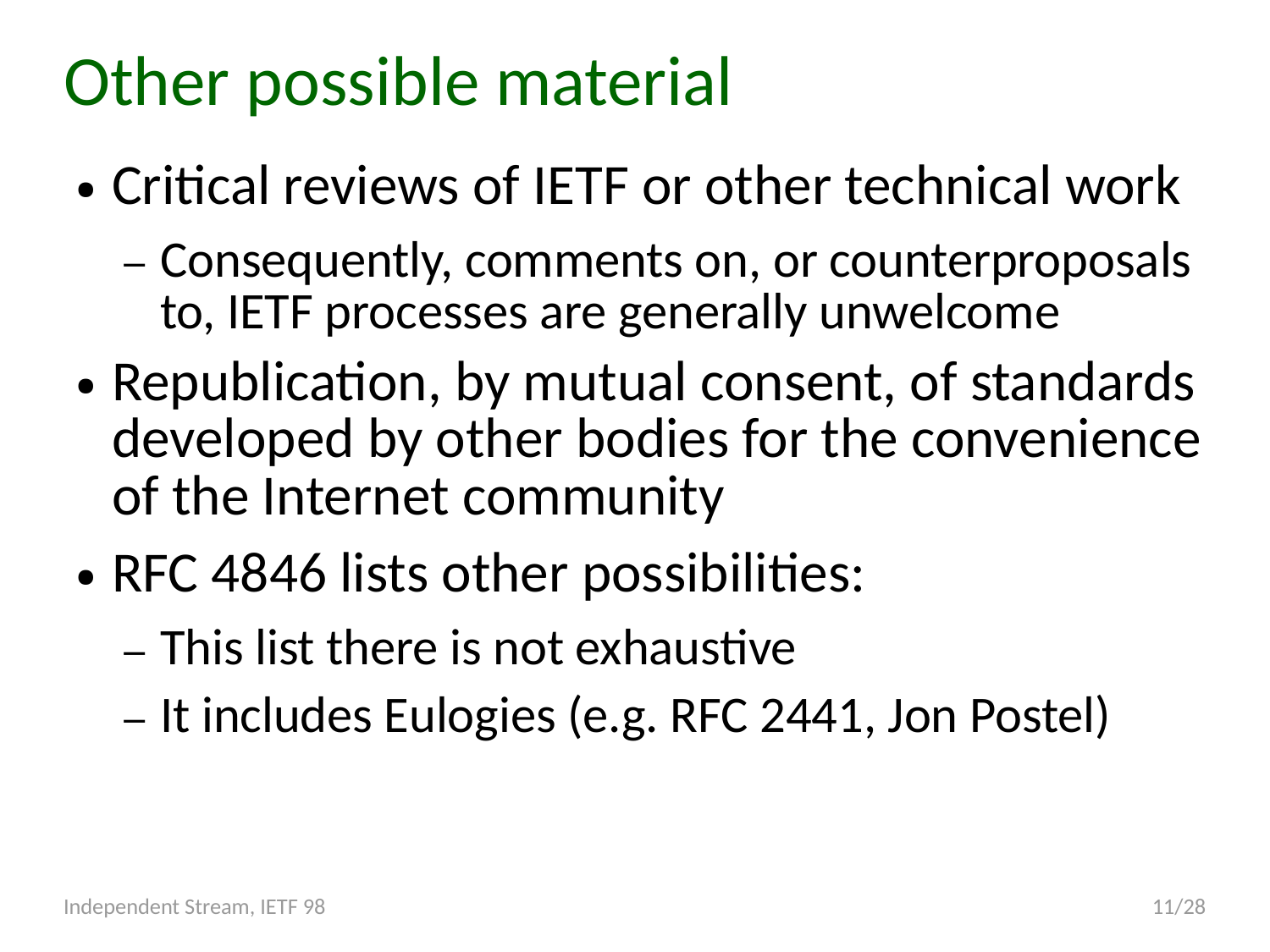Minimal Requirements for an InSt RFC

- Technology-related topic
	- Particularly with existing implementation(s) and deployment
- Not something that would be more suitable elsewhere (e.g. W3C, BBF, …)
- Should not read like a Standard
- Reasonable technical quality
- Remember:

– ISE has Editorial Discretion, and can "just say no"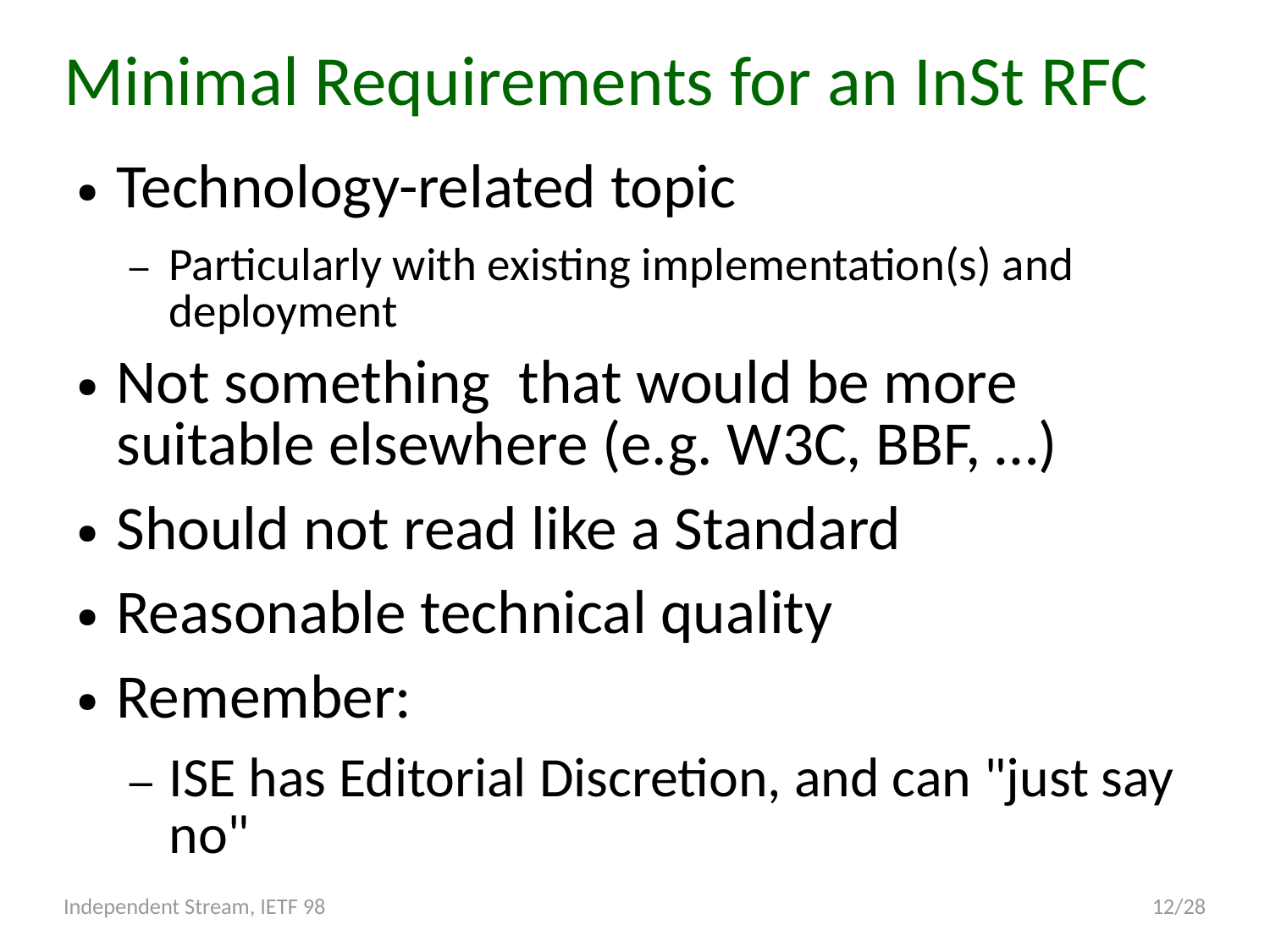# Boilerplate, Intellectual Property

- InSt has its own boilerplate for RFCs
	- For example, see RFC 7593 (Eduroam)
- The IETF's IPR policy applies to all Internet Drafts
	- Independent submissions are usually first posted as Internet Drafts
	- All Internet Drafts say
		- *This Internet-Draft is submitted in full conformance with the provisions of BCP 78 and BCP 79*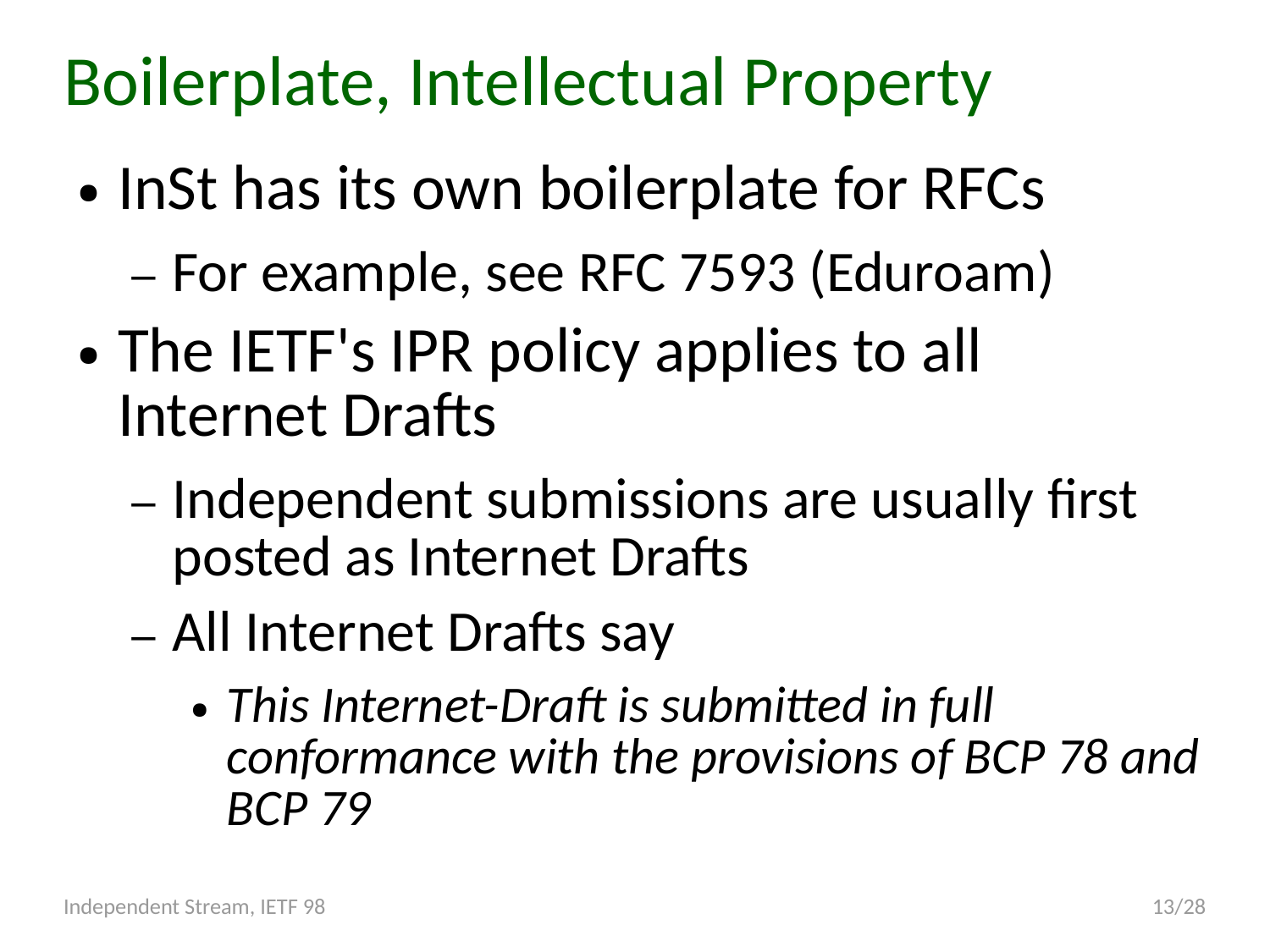### How to Submit to the InSt

- Usually, create your document as an Internet Draft, then post it, see <https://www.ietf.org/id-info>
- <https://www.rfc-editor.org/about/independent/> lists the information you should give to support your submission
- Send an email (which provides the supporting information) to rfc-ise@rfc-editor.org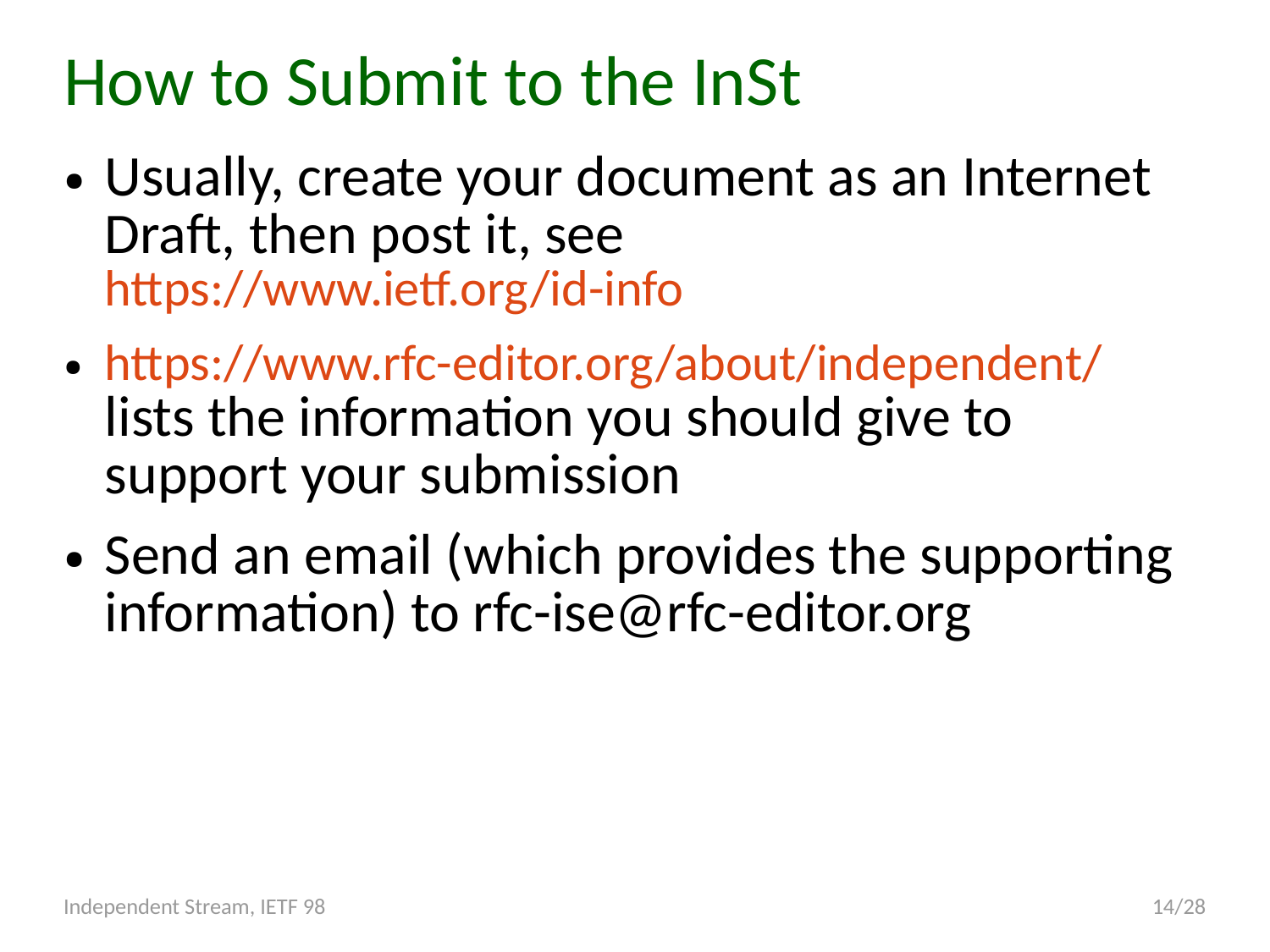# Information to support your submission

- The file name of the posted Internet-Draft that is being submitted
- The intended status (Informational, Experimental or Historic) of the RFC
- A summary of related discussion of this document, if any, that has occurred in an IETF working group, on an IETF mailing list, or in the IESG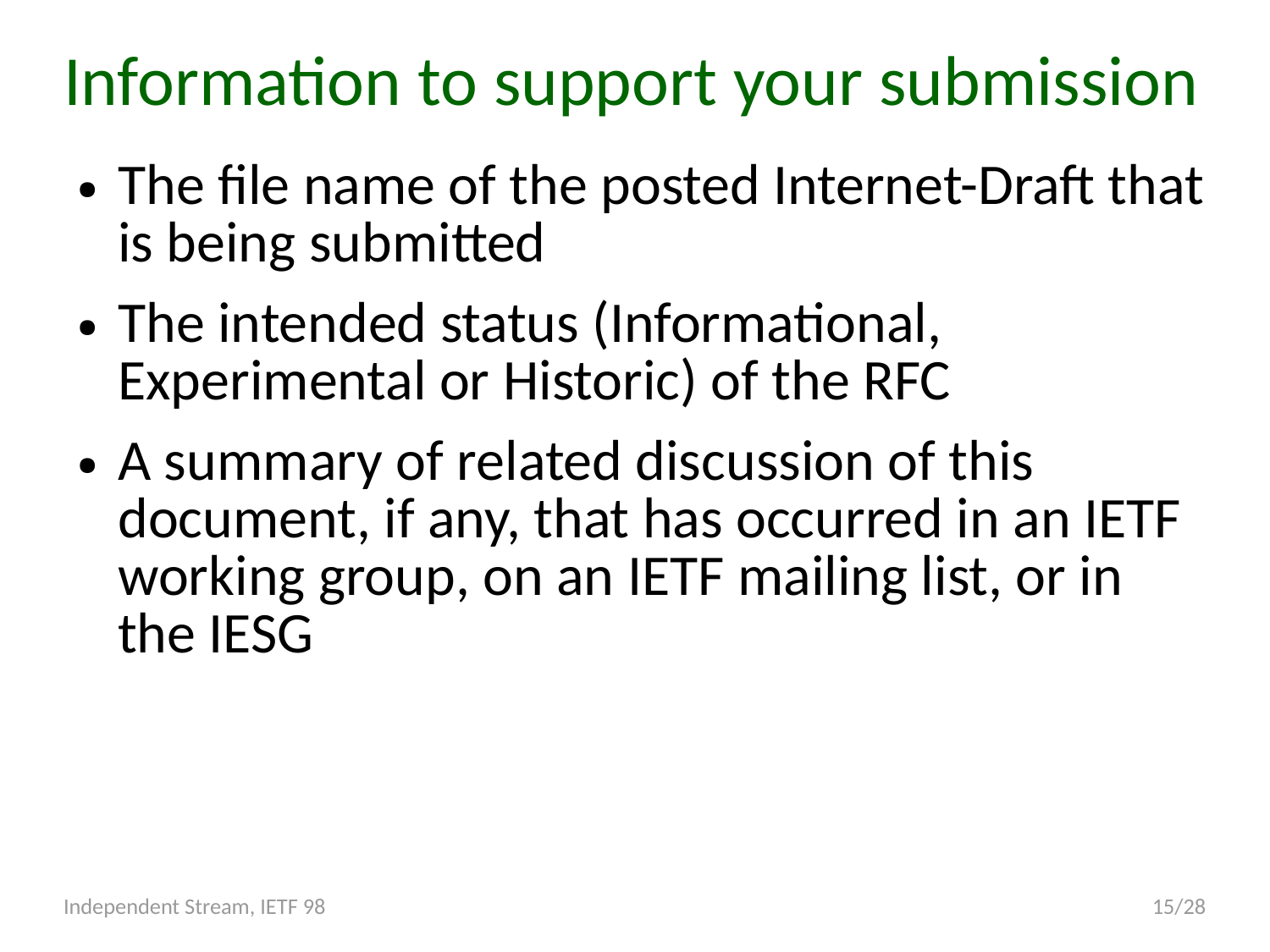Information to support your submission (2)

- An assertion that no IANA allocation in the document requires IETF Consensus or Standards Action; see RFC 5226 for more information
- Optionally, a statement of the purpose of publishing this document, its intended audience, its merits and significance
- Optionally, suggested names and contact information for one or more competent and independent potential reviewers for the document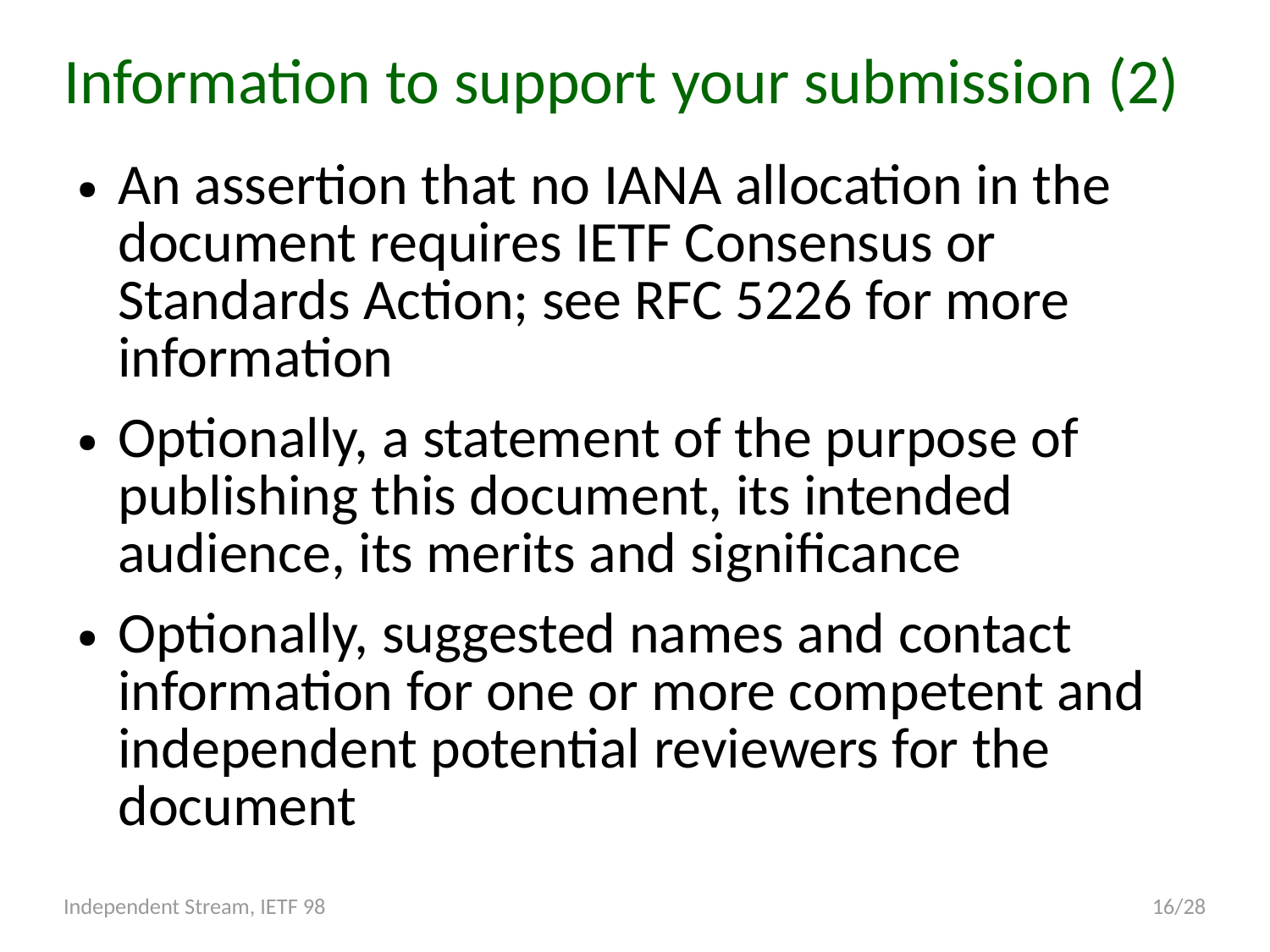### Reviews

- If/when your submission is accepted for consideration, ISE must find two or more reviewers
- ISE can ask any appropriate party including IETF leadership or Editorial Board for help with finding reviewers (or for reviews)
	- Reviewers are asked for a brief opinion (for the ISE), and a full review within about three weeks
	- Reviewers may remain anonymous; most don't
	- They're asked to suggest other likely reviewers
- ISE must also ask IESG for a 'Conflict Review'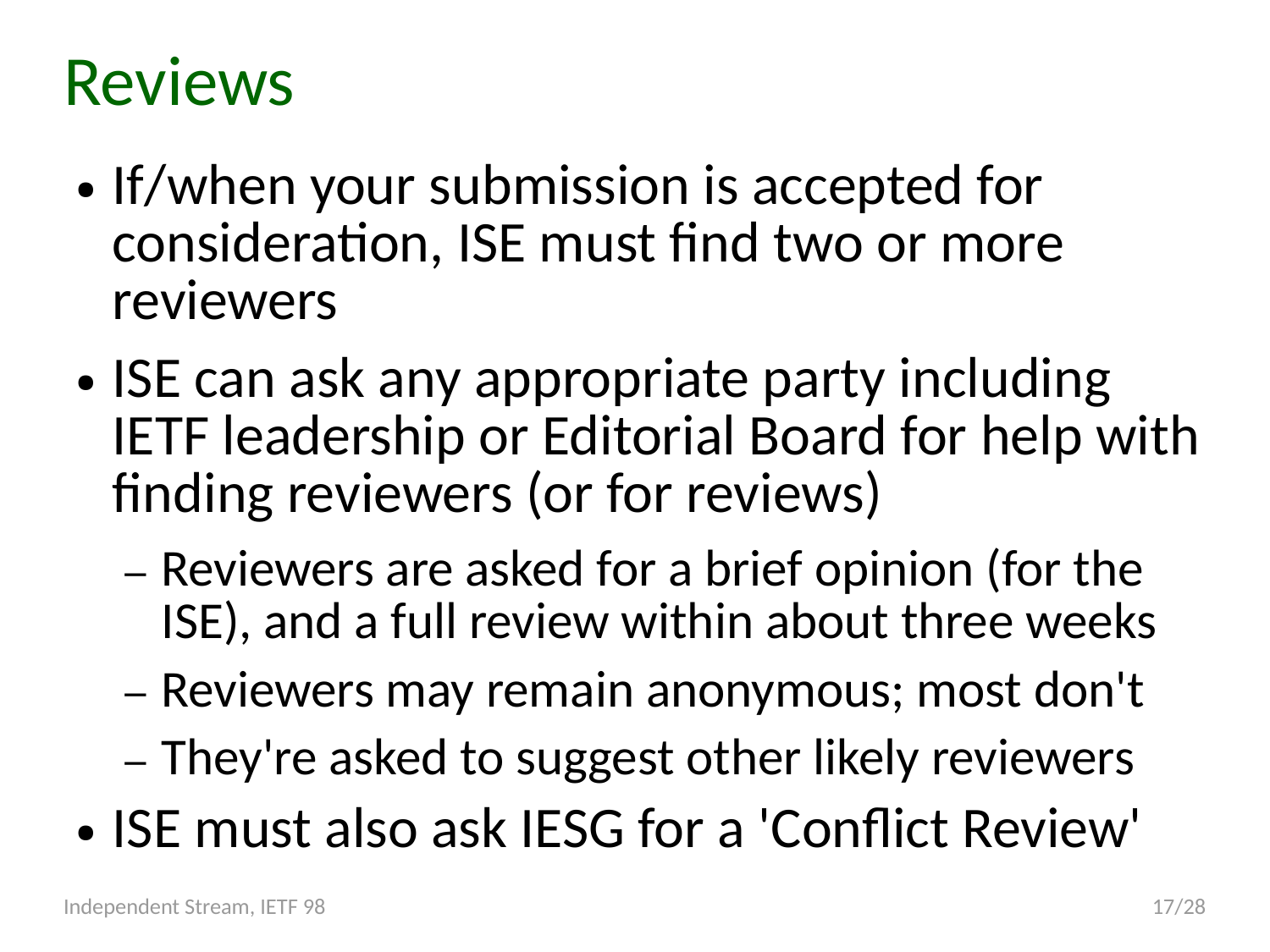### Reviewer Guidelines

- Is it technically sound?
	- Are there errors which must be corrected?
	- Could anything it in be explained more clearly?
- For protocols, is enough detail given for someone else to implement it (from the text)?
- Are all required Internet-Draft sections present and sufficient?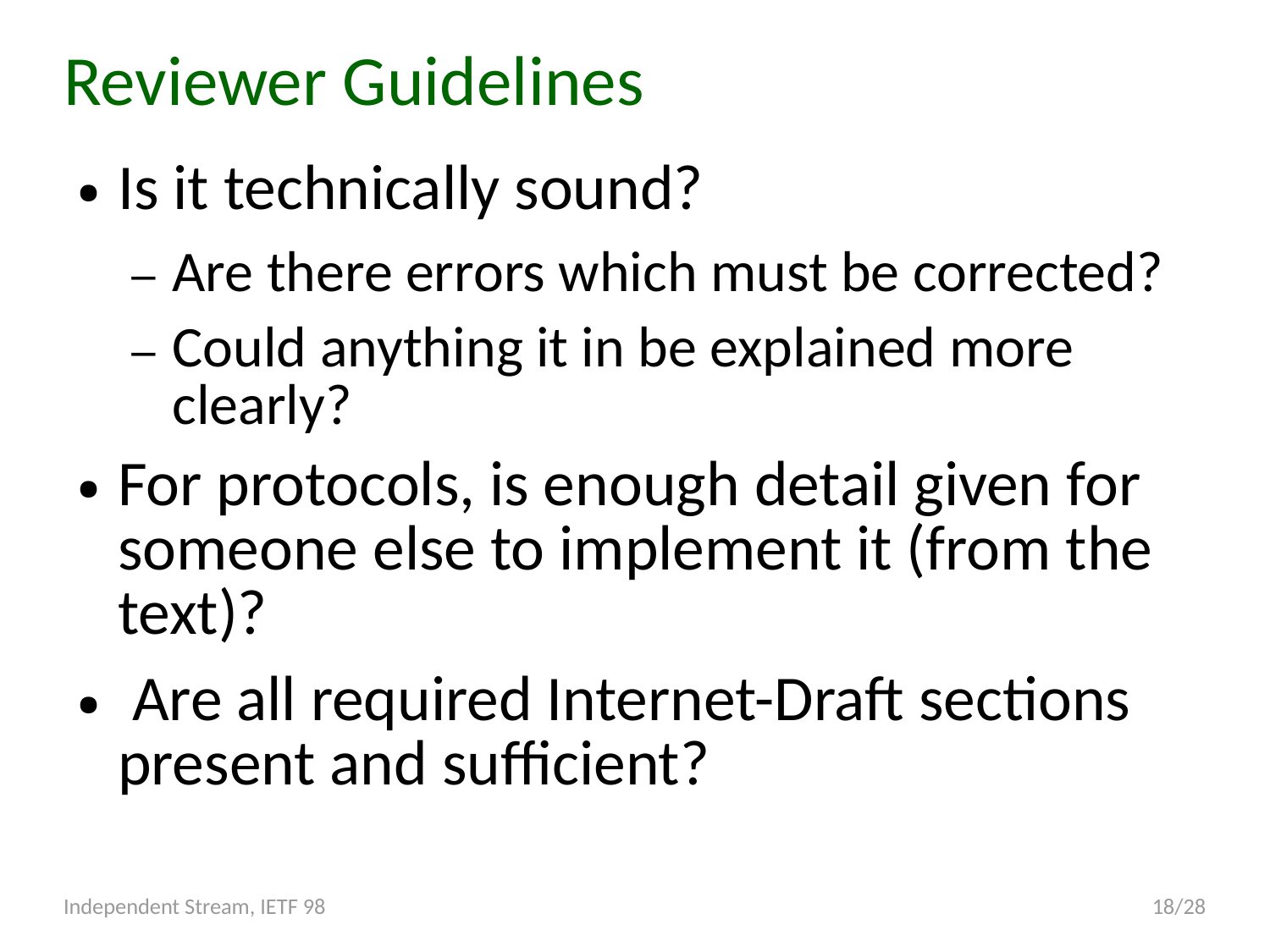#### Authors' Response to Reviews

- ISE will send reviews to draft authors
	- ISE may send suggestions to authors
	- ISE may also request improvements, to be made before the draft can proceed further
	- Most reviewers are happy to discuss changes with authors
- Authors then post new revision(s) of their draft until reviewers and ISE agree that the draft is ready for further consideration
- ISE then asks IESG for a 'Conflict Review' of the draft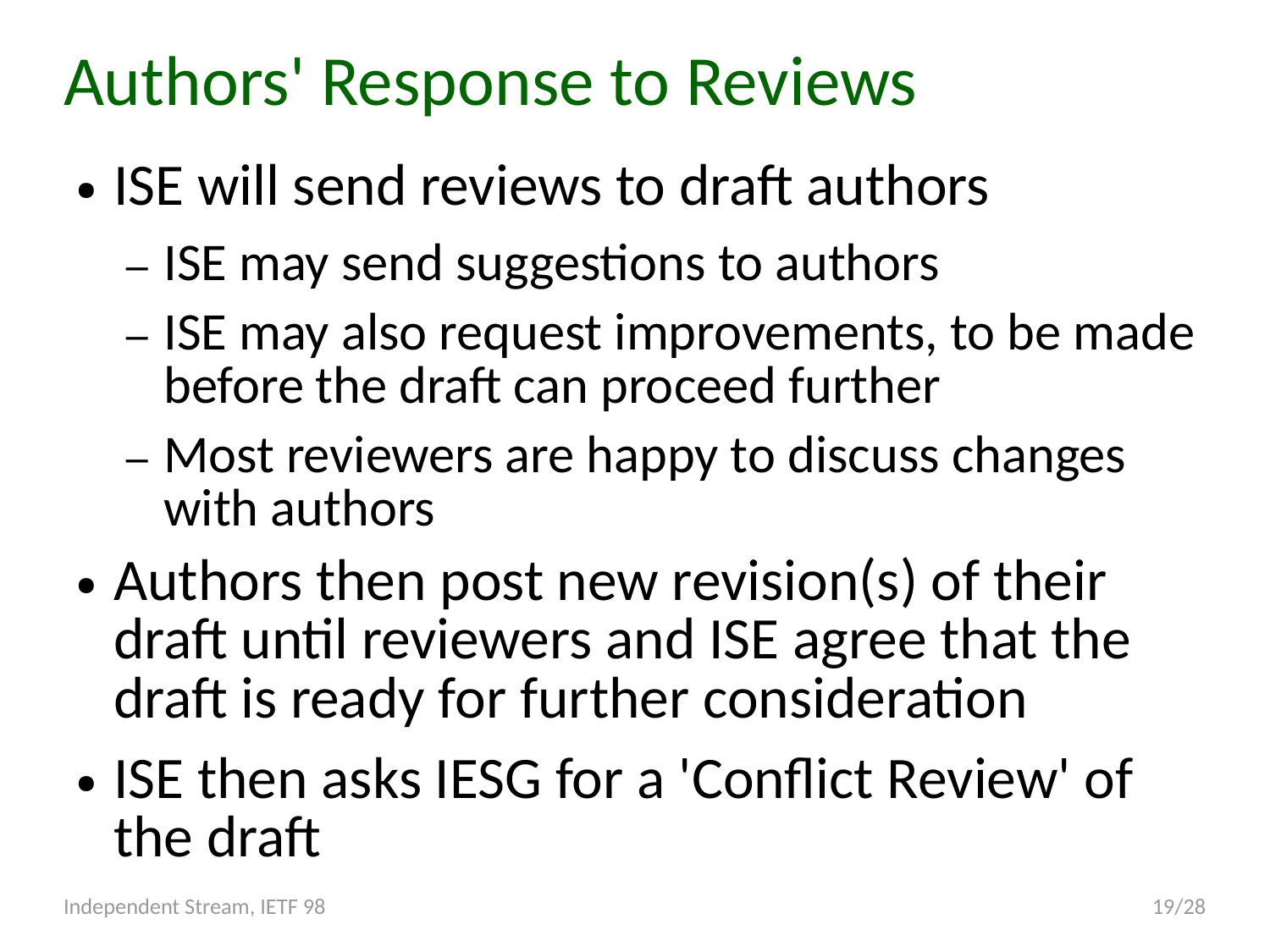# ISE Write-up for IESG

- When sending a draft to IESG, ISE provides a write-up for it
- Each draft's write-up may include:
	- Draft Abstract
	- Brief history of the draft's development
	- Comments on IANA and Security **Considerations**
	- List of reviewers
	- Copies of their reviews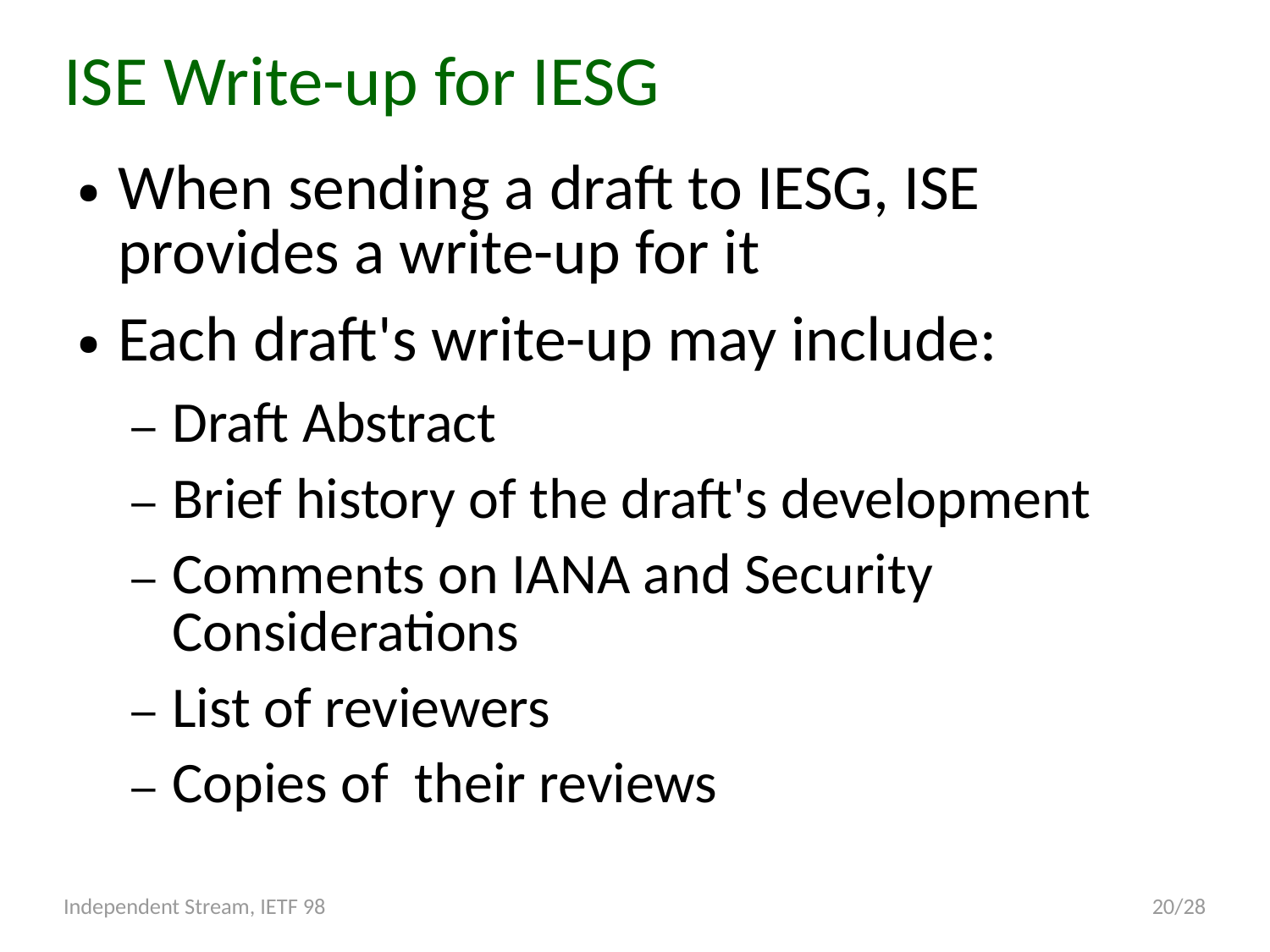### IESG Conflict Review

- When the draft is ready, the ISE sends it, together with its supporting write-up, to the IESG for their Conflict Review
- IESG review the draft (see RFC 5742 for details)
	- They may email questions to its authors and/or the ISE
- IESG sends a recommendation, optionally supported by review-like comments or textual suggestions, to the ISE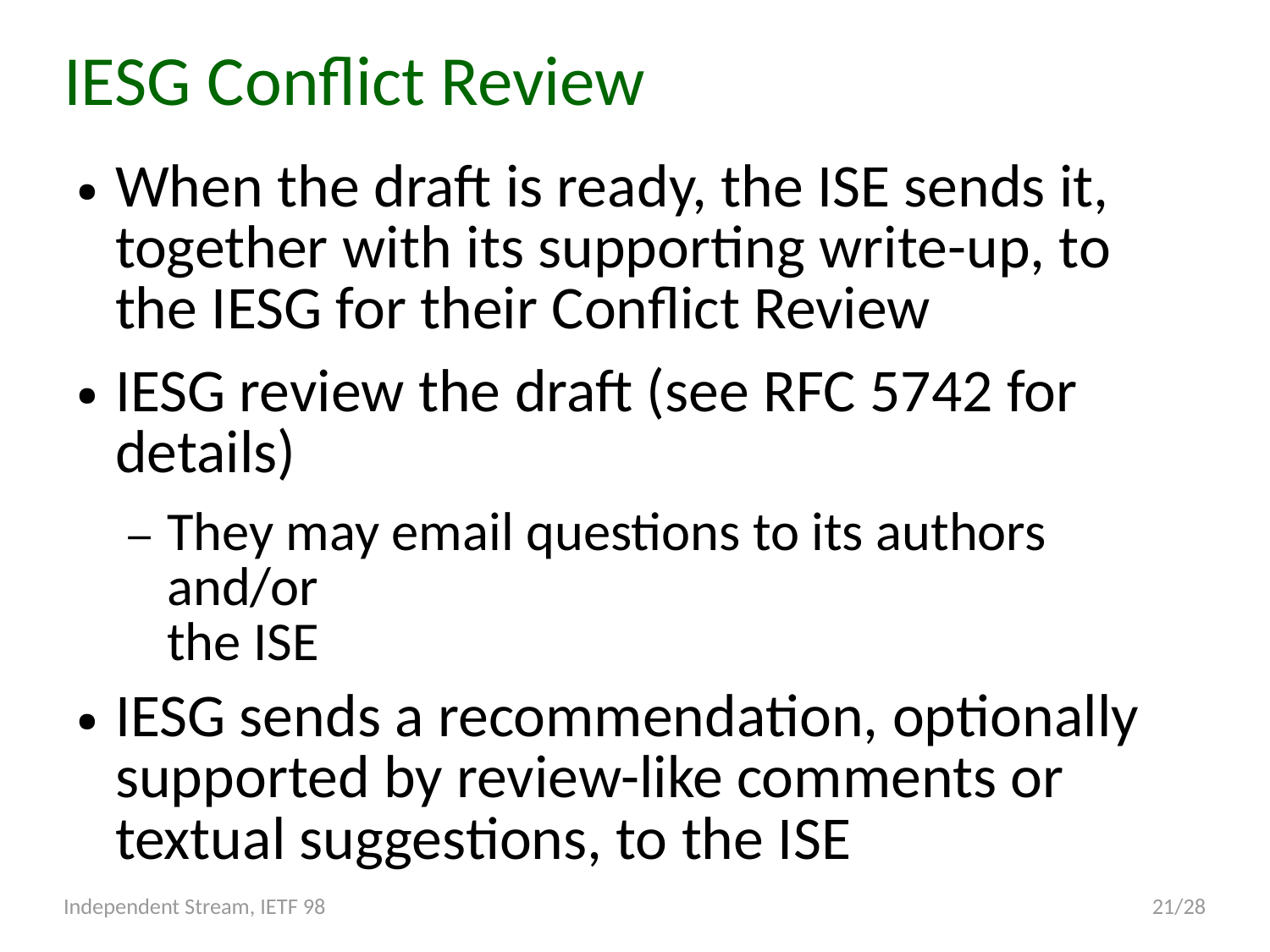### ISE action after the Conflict Review

- ISE may ask authors to revise the draft in response to IESG comments
- Once the ISE is convinced that any concerns have been adequately addressed, the draft is sent to the RFC Production Centre
	- You can then track it in the RFC Editor Queue
- $\bullet$  Or  $\ldots$ 
	- ISE may decide to publish it anyway
	- ISE may decide not to publish it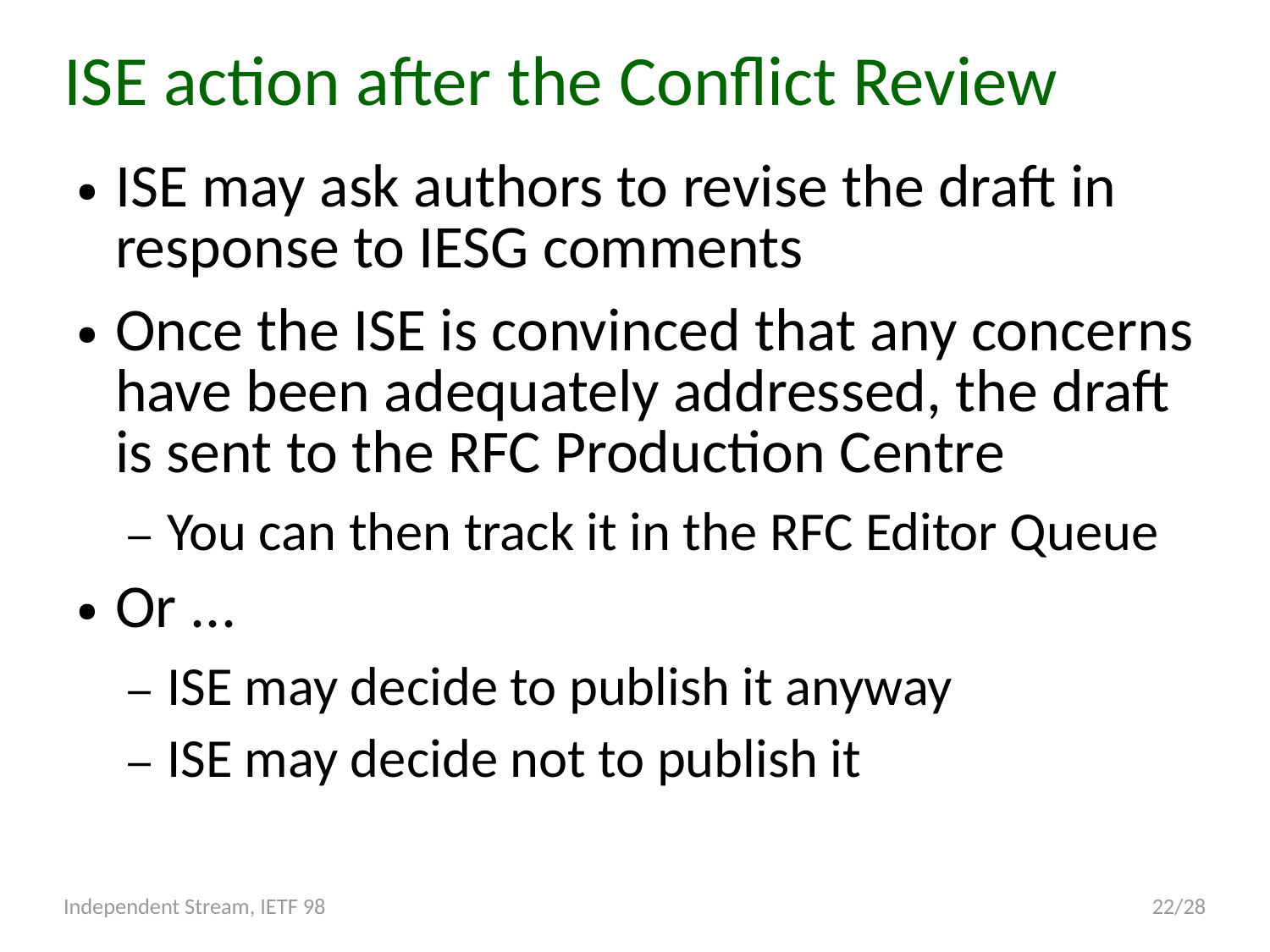# Timeline (optimistic best case)

- Weeks Action
	- . Submission received
	- 1 Find reviewers
	- 3 Receive reviews
	- 2 New version(s) published
	- 4 Conflict Review
		- . Draft sent to RFC Production Centre
- Times are approximate (total 10 weeks)
- ISE may ask for revisions during any step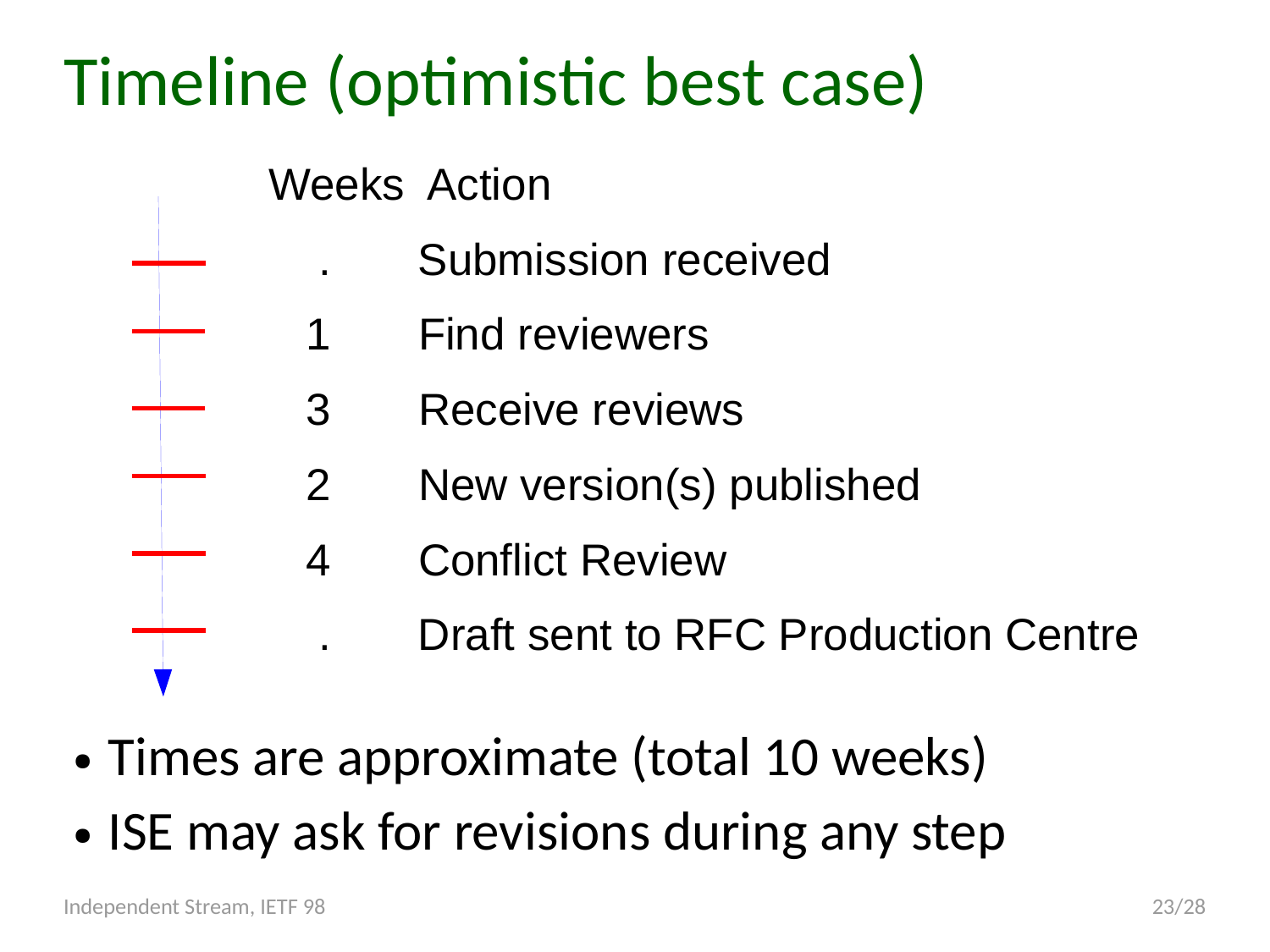Statistics for March 2015–March 2016 year

- 93 drafts handled
	- *54 finished*
		- 22 published
		- 2 moved to IETF stream
		- 19 withdrawn by authors
		- 11 rejected (DNP)
	- *39 in process*
		- 21 waiting on reviewers or reviews
		- 18 waiting on authors' revisions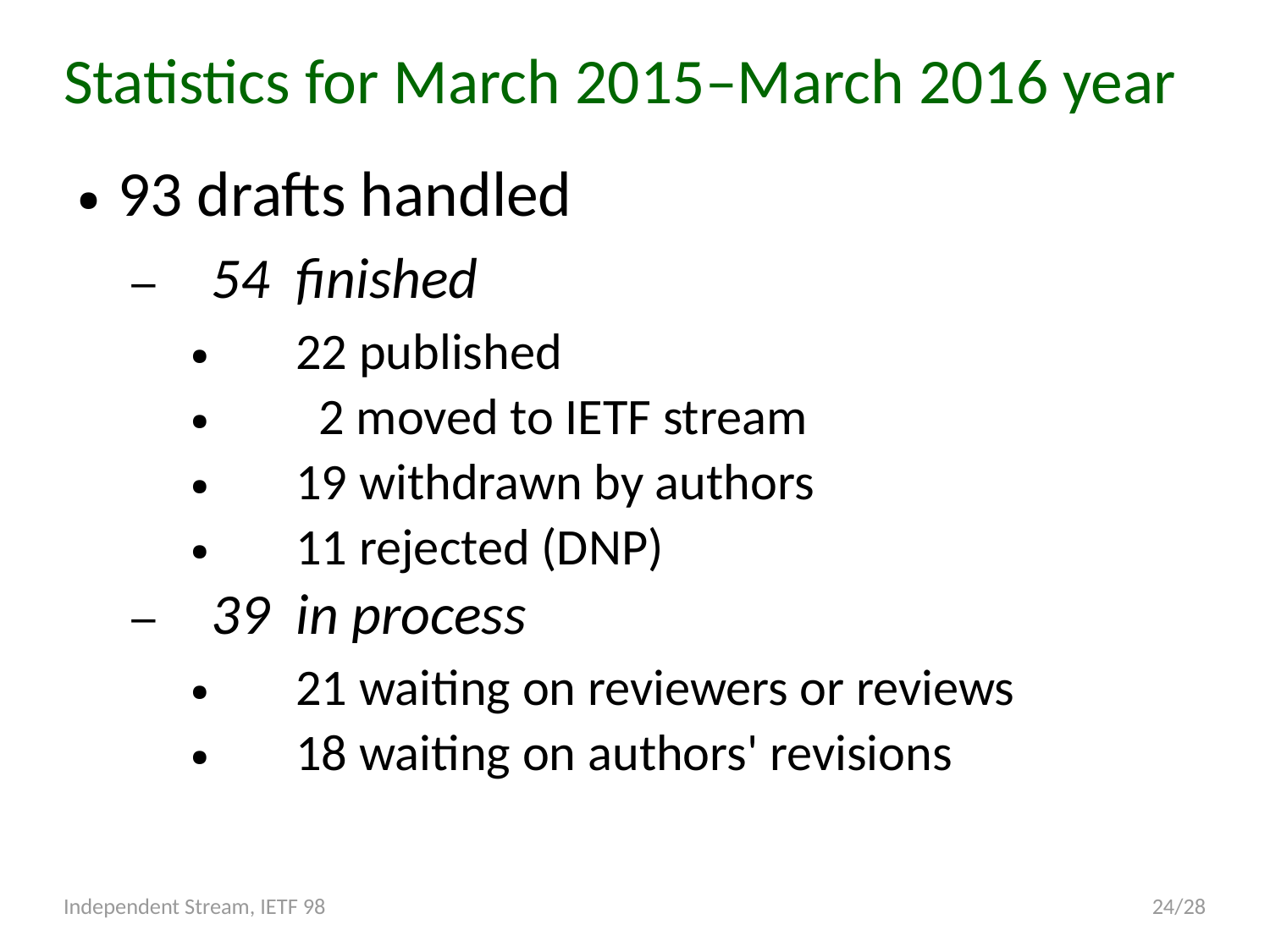### Some InSt Myths

- InSt processing is faster than going through a Working Group or Research Group
	- *Possible, but not very often*
- InSt can be used to make an end-run around a Working Group
	- *ISE consults WG Chairs and Area Directors to prevent that*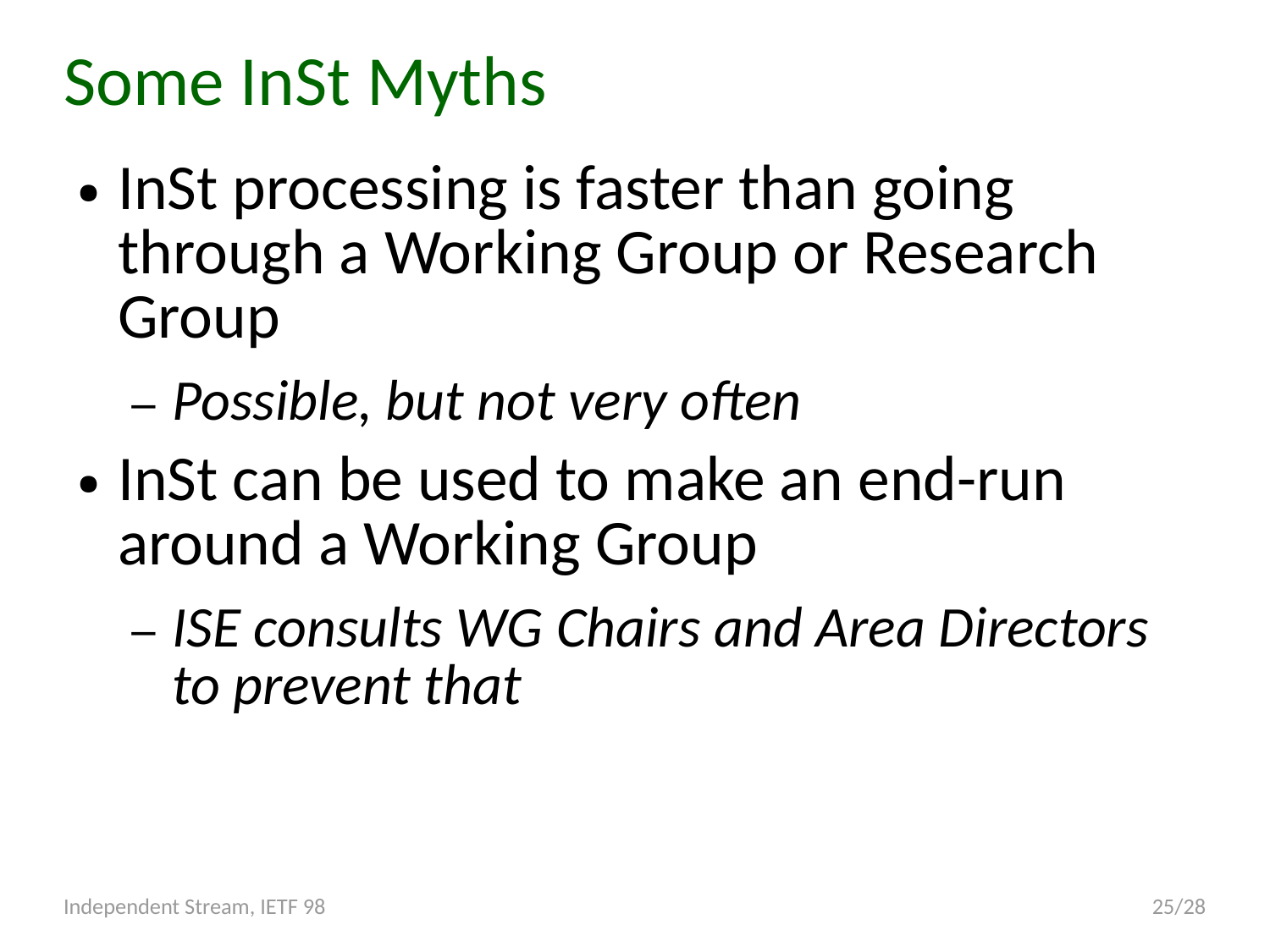# 1 April RFCs

- The RFC Editor may publish a few of these each year
- Do not post them as Internet Drafts
- Instead, send them as .txt or and/or .xml attachments in an email to the RFC Editor or the ISE
- They must reach us by early March to be considered for that year's 1 April RFCs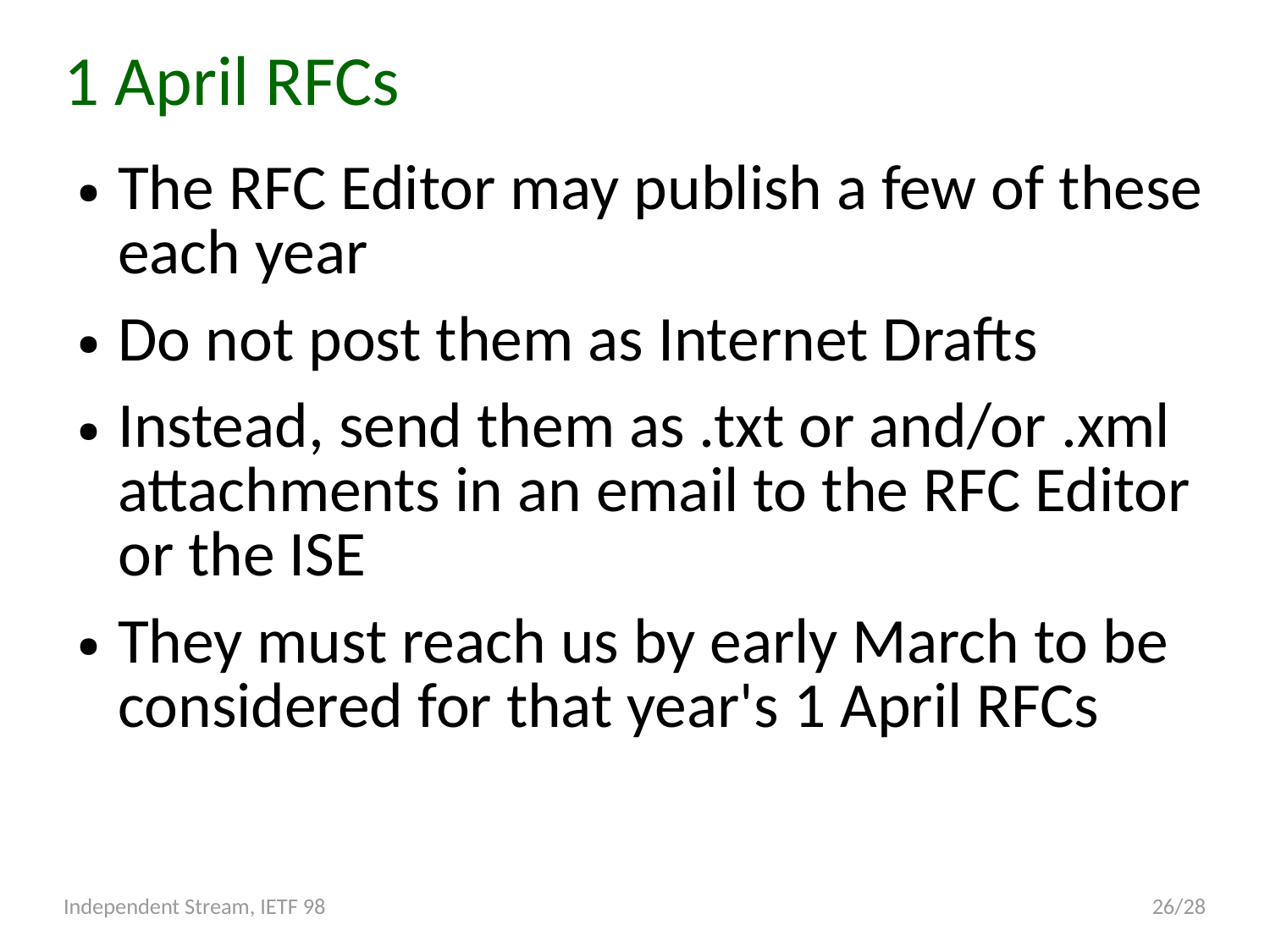#### How to contact the ISE

• Email to [rfc-ise@rfc-editor.org](mailto:rfc-ise@rfc-editor.org)

- ISE holds Office Hours at IETF meetings (at the RFC Editor desk)
	- At IETF 98, they are
		- Wednesday 0900-1130
		- Thursday 1300-1720